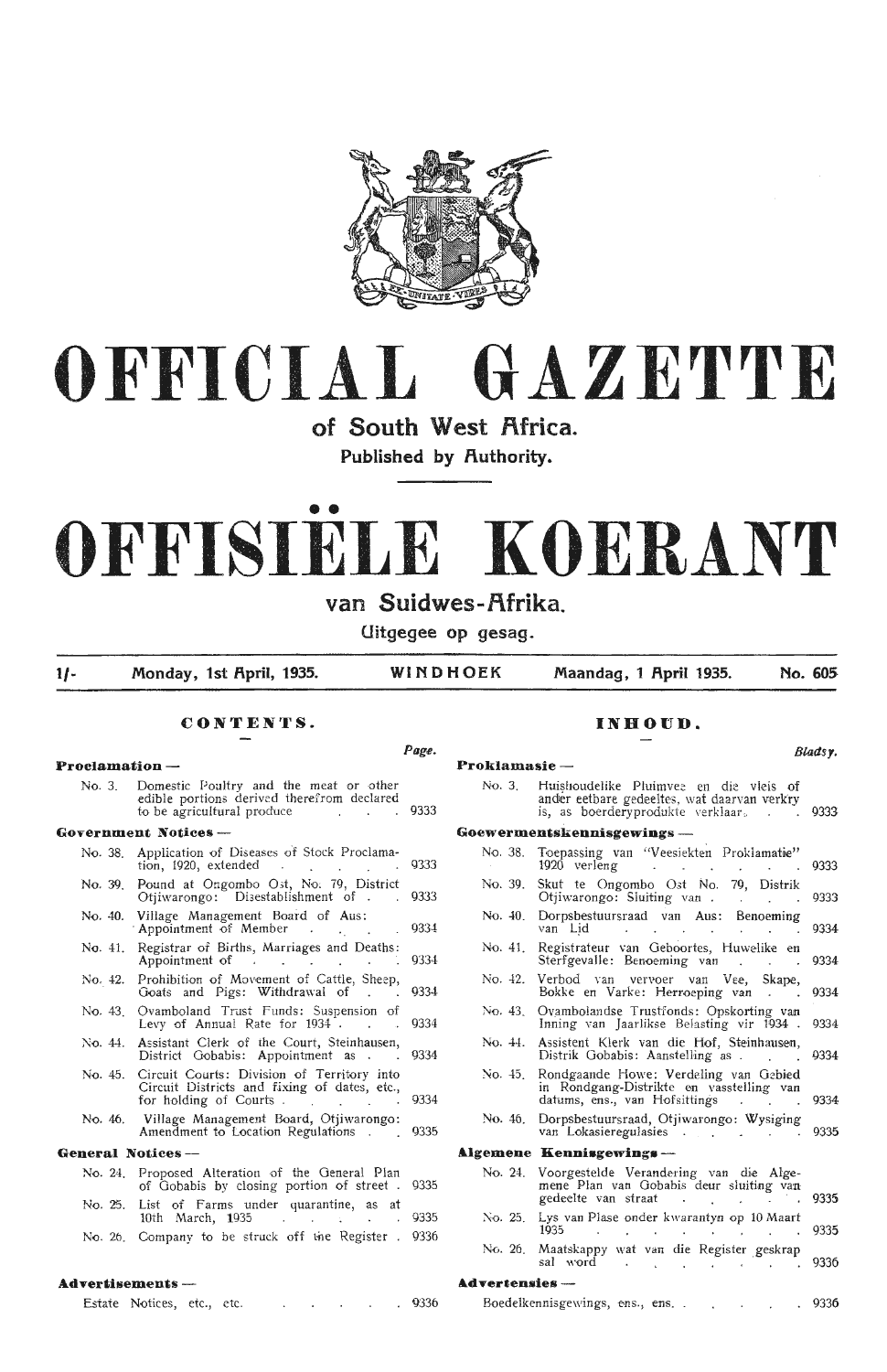#### **PROCLAMA TIO.N By** HIS HONOUR DAVID GIDEON CONRADIE, **ADMINISTRATOR OF SOUTH WEST AFRICA.**

#### **No.** 3 of 1935.)

Under and by virtue of the powers in me vested Qy section *eleven* of the Agricultural Produce Export Ordinance, 1928 (Ordinance No. 13 of 1928) I do hereby proclaim declare and make known that domestic poultry, including fowls, turkeys, geese and duck's and the meat or other edible portions derived therefrom, shall be agricultural produce for the purposes of the said Ordinance and the regulations made thereunder.

#### GOD SAVE THE KING.

Given under my hand and seal at Windhoek this 8th day of March, 1935.

> D. G. CONRADIE, Administrator.

## **Government Notices.**

**The** following Government Notioes are published for general information.

> F. P. COURTNEY CLARKE Secretary for South West Africa.

Office of the Administrator, Windhoek.

No. 38.] [20th March, 1935. No. 38.] (20 Maart 1935.

APPLICATION OF DISEASES OF STOCK PROCLAMA- TION, 1920 EXTENDED.

The Administrator has, under and by virtue of the powers in him vested by section two of the Diseases of Stock Proclamation, 1920 (Proclamation No. 28 of 1920), been pleased to declare that from and after the date of publication in the Gazette of this notice, the animals set out in the Schedule hereto shall be deemed and taken to be "stock" for the purposes and within the meaning of the said Pro- clamation . and the regulations promulgated thereunder.

#### SCHEDULE.

- (a) Apes, baboons, monkeys, and all other primates.
- (b) Cats, wolves, jackals, and all other carnivorous animals.
- (c) Elephants.
- (d) Wild Swine.
- (e) Zebras and all other equine animals.
- (f) Camels, antelopes, and all other ruminating animals.
- (g) Rabbits, hares, guineapigs, and all other rodents.
- (h') Poultry, including domestic fowls, turkeys, geese, ducks, guinea-fowls and pigeons, and all other birds.

## POUND AT ONGOMBO OST No. 79, DISTRICT OTJIWA-<br>RONGO: DISESTABLISHMENT OF.

The Administrator has been pleased, in terms of section *two* of Proclamation No. 5 of 1917, to authorise the disestablishment of the Pound at Ongombo Ost No. 79, in the District of Otjiwarongo, with effect from the 1st April, 1935.

#### **PROKLAMASIE**  VAN SY EDELE DAVID GIDEON CONRADIE, ADMINISTRATEUR VAN SUIDWES-AFRIKA.

No. 3 van 1935.]

Ingevolge en kragtens die bevoegdheid my verleen by artikel elf van die Boerderyprodukte-Uitvoer-Ordonnansie 1928 (Ordonnansie No. 13 van 1928), proklameer, verklaar en . maak ek hiermee bekend dat huishoudelike pluimvee, inslmtende hoenders, kalkoene, ganse en eende en die vleis of ander eetbare gedeeltes daarvan verkry, boerderyprodukte<br>vir die doeleinde van die voormelde Ordonnansie en die regulasies daaronder uitgevaardig, sal wees.

#### GOD BEHOEDE DIE KONING.

Gegee onder my hand en seël te Windhoek op hierdie 8ste dag van Maart 1935.

> D. 0. CONRADIE, *Administrateur.*

## **Goewermentskennisgewings.**

Die volgende Goewermentskennisgewings word vir alge• gemene informasie gepubliseer.

F. P. COURTNEY CLARKE,<br>Sekretaris vir Suidwes-Afrika.

Kantoor van die Administrateur, Windhoek,

#### TOEPASSING VAN "VEEZIEKTEN PROKLAMATIE" 1920 VERLENO.

Dit het die Administrateur behaag om, kragtens en uit hoofde van die bevoegdheid hom verleen by artikel *twee* van "De Veeziekten Proklamatie 1920" (Proklamasie No. 28 van 1920), te verklaar dat vanaf en na die dag van pub Bylae hiervan geag en beskou sal word "vee" vir die doeleinde en binne die betekenis van die voormelde Proklamasie en die regulasies daaronder uitgevaardig, te wees.

#### BYLAE.

- (a) Ape, groot bobbejane, klein bobbejane en al die ander primate.
- (b) Katte, wolwe, jakkalse en al die ander vleisetende diere.
- (c) Olifante.
- (d) Wildeswyne.
- (e) Kwaggas en al die ander perddiere.
- (f) Kamele, antilope en al die ander herkouende diere.
- (g) Konyne, hase, marmotte en al die ander knaagdiere. (h) Pluimvee met inbegrip van huishoudelike hoenders, kal koene, ganse, eende, tarentale en duiwe, en al die<br>ander voëls.

#### No. 39.) (20th March, 1935. No. 39.] [20 Maart 1935.

## SKUT TE ONGOMBO OST No. 79, DISTRIK OTJIWA-<br>RONGO: SLUITING VAN.

Dit het *die* Administrateur behaag om, ooreenkomstig artikel *twee* van Proklainasie No. 5 van 1917, die sluiting van die Skut te Ongombo Ost No. 79, in die Distrik Otjiwarongo, ingaande vanaf 1 April 1935, goed te keur.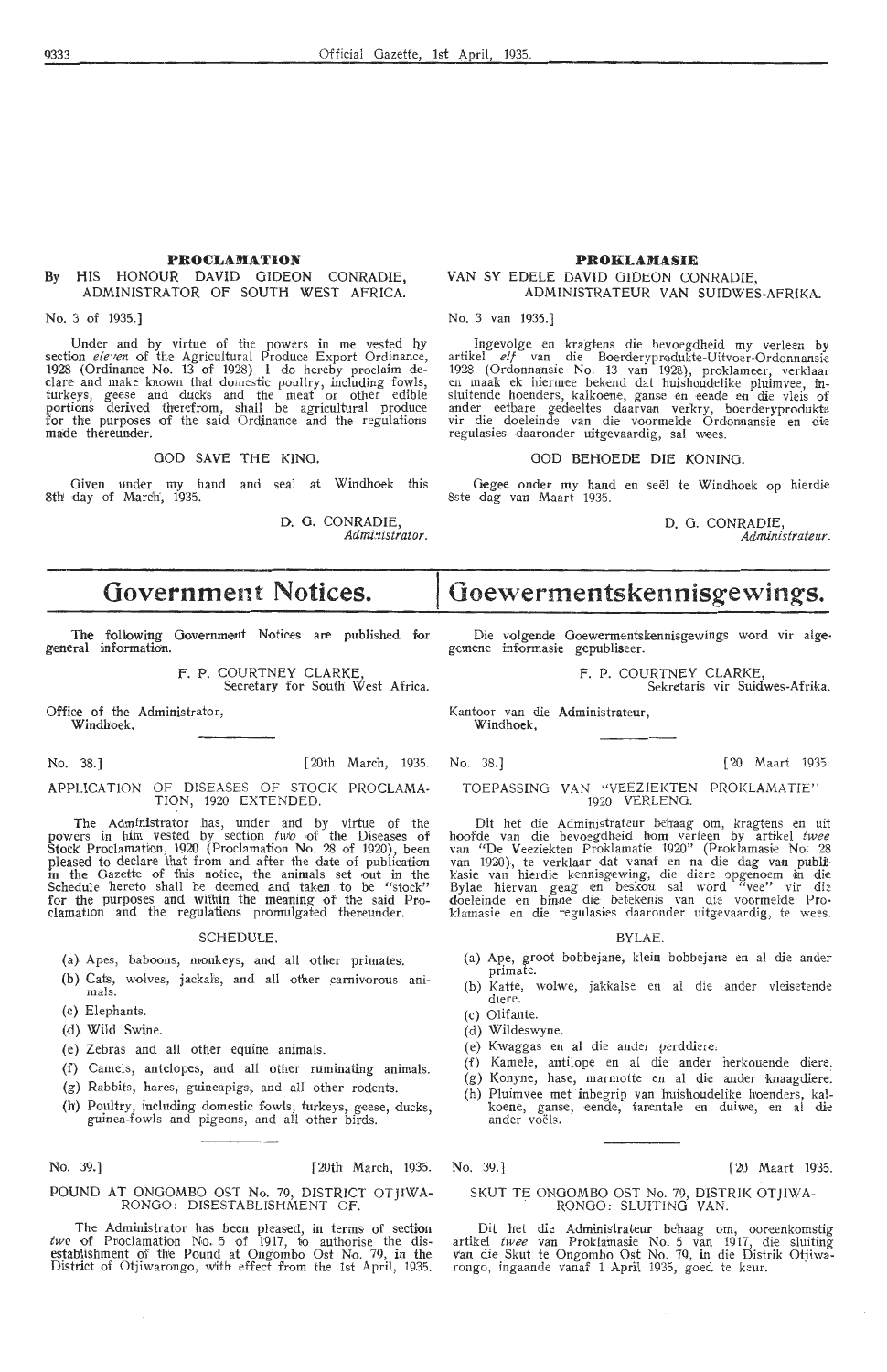VILLAGE MANAGEMENT BOARD Of AUS: APPOINT-MEMBER.

The Administrator has been pleased, in terms of section *two* (c) of foe Village Management Boards Proclamation 1925, (Proclamation No. 2 of 1925) , to appoint SCHALK WILLEM JACOBUS VAN DER MERWE; Esquire, as a member of the Village Management Board of Aus, vice J. D. Woeke, Esquire, resigned.

#### No. 41.] [20th March, 1935.

#### REGISTRAR OF BIRTHS, MARRIAGES AND DEATHS: APPOINTMENT OF.

The Administrator has been pleased, under the provisions ot section *one,* sub-section (1) of the Births, Marriages and Deaths Registration Act, 1923, (Act No. 17 of 1923), of the Union Parliament, as amended and applied to South W est Africa by the Births, Marriages and Deaths Registration Pro- clamation, 1923 (Proclamation No. 38 of 1923), to appoint HARRY BRYANT PARSONS, Esquire, as Registrar of Birtns, Marriages and Deaths for South West Africa, with effect from the 1st March, 1935, vice A. H. M. Louw, Esquire, ~ransferrecl.

#### 'ROHIBITION OF MOVEMENT OF CATTLE, SHEEP GOATS AND PIGS: WITHDRAWAL OF.

Notice is hereby given that the Administrator has been pleased to approve of the withdrawal of Government Notice No. 26, dated the 7th day of February, 1935, which provides<br>for the prohibition of the movement of cattle, sheep, goats and pigs.

No. 43.] [21st March, 1935.

#### OVAMBOLAND TRUST FUNDS: SUSPENSION OF LEVY OF ANNUAL RATE FOR 1934.

Notice is hereby given that the Administrator has been pleased, under and by virtue of the powers vested in him by Section *three* of the Ovamboland Affairs Proclamation, 1929 {Proclamation No. 27 of 1929) to enact that notwithstanding anything to the contrary contained in Government Notice No. 128, dated the twenty-seventh day of September, 1929, no rate shall be levied for the year 19:3-1 upon any of the members of the tribes and the aggregate of tribes for which' Trust Funds have been established by Government Notice No. 127, dated the twenty-sev•enth day of September, 1929.

No. 44.] [ 21st March, 1935.

The following appointment as Assistant Clerk of the Court has been approved:-

STEINHAUSEN: HENDRIK MENTZ, with effect from the 10th May, 1934.

No. 45.] [27 March, 1935. No. 45.] [27 March, 1935. No. 45.]

Under and by Yirtue of the powers conferred by Sections *two* and *three* of the Further Administration of Justice Proclamation, 1920, the Administrator has divided the Territory<br>of South West Africa into the following Circuit Districts:—

CIRCUIT COURTS.

- (1) *Northern Circuit District* comprising the Magisterial Districts of Grootfontein, Omaruru, Otjiwarongo, Outjo and Ovamboland.
- (2) *Central Circuit District* comprising the Magisterial Districts of Gibeon, Gobabis, Karibib, Maltahohe, Oka• handja, Rehoboth, Śwakopmund and Windhoek.
- (3) *Southern Circuit District* comprising the Magisterial Districts of Aroab, Beth'anie, K,eetmanshoop, Luderitz and Warmbad,

No. 40.] [20th March, 1935. No. 40.] [20 Maart 1935.

#### DORPSBESTUURSRAAD VAN AUS: BENOEMING VAN LID.

Dit het die Administrateur behaag om, ooreenkomstig artikel twee (c) van "De Dorpsbestuursraden Proklamatie, 1925" (Proklamasie No. 2 van 1925), die heer SCHALK WILLEM JACOBUS VAN DER MER\YE \_as lid van die Dorpsbestuursraad van Aus te benoem, in die plek van die heer J. D. Woeke, wat bedank het.

#### REGISTRATEUR VAN OEBOORTES, HUWELIKE EN STERFGEVALLE: BENOEMING VAN.

Dit het die Administrateur behaag om, ooreenkomstig die voorsienings van artikel een, subartikel (1) van "De Wet op de Registratie van Geboorten, Huweliken en Sterfgevallen,<br>1923'' (Wet No. 17 van 1923) van die Unie Parlement, soos<br>gewysig en op Suidwes–Afrika toegepas deur "De Registratie van Geboorten, Huweliken en Sterfgevallen Proklamatie 1923" (Proklamasie No. 38 van 1923), die heer HARRY BRY-<br>ANT PARSONS te benoem as Registrateur van Geboortes, Huwelike en Sterfgevalle vir Suidwes–Afrika, ingaande vanaf 1 Maart 1935, in die plek van die heer A. H. M. Louw, wat verplaas is.

No. 42.] [21st March, 1935. No. 42.] [ 21 Maart 1935.

#### VERBOD VAN VERVOER VAN VEE, SKAPE, BOKKE EN VARKE: HERROEPINO VAN.

Hiermee word bekend gemaak dat dit die Administrateur<br>behaag het om sy goedkeuring te heg aan die herroeping van<br>Goewermentskennisgewing No. 26, gedagteken die 7de dag van Februarie 1935, wat voorsiening maak vir die verbod van<br>die vervoer van vee, skape, bokke en varke.

No. 43.] [21 Maart 1935.

OVAMBOLANDSE TRUSTFONDS: OPSKORTING VAN IN-NING VAN JAARLIKSE BELASTING VIR 1934.

Hiermee word bekend gemaak dat dit die Administrateur behaag het om ingevolge en kragtens die bevoegdhede hom verleen by artikel *drie* van die Ovambolandse Aangeleenthede Proklamasie 1929 (Proklamasie No. 27 van 1929) te verorden dat, nieteenstaande enige teenstrydige bepaling bevat in Goewermentskennisgewing No. 128, gedateer die sewen-en-twin- tigste dag Yan September 1929, geen be!asting van enige van die lede van die stamme en die aggregaat van stamme; waar-<br>voor Trustfondse by Goewermentskennisgewing No. 127, gedateer die sewen-en-twintigste dag van September 1929 gestig is, vir die jaar 1934 gehef sal word nie.

No. 44.] [21 Maart 1935.

Die volgende aanstelling as Assistent Klerk van die Hof is goedgekeur :-

STEINHAUSEN: HENDRIK MENTZ, met inwerkingtreding vanaf 10 Mei 1935.

### RONDGAANDE HOWE.

Ingevolge en kragtens die bevoegdhede hom verleen by artikels *twee* en *drie* van "De Verdere . Rechtsbedelings Proklamatie 1920'' het die Administrateur die Gebied Suidwes-<br>Afrika in die volgende rondgangdistrikte verdeel:—

- (1) *Noordelike Rondgangdistrik* omvattende die magistraatsdistrikte Grootfontein, Omaruru, Otjiwarongo, Outjo en<br>Ovamboland.
- (2) *Sentrale Rondgmzgdistrik* omvattende die magistraatsdistrikte Oibeon, Gobabis, Karibib, Maltahohe, Okahandja, Rehoboth, Swakopmund en Windhoek.
- (3) Suidelike Rondgangdistrik omvattende die magistraats-<br> distrikte Aroab, Bethanie, Keetmanshoop, Luderitz. en Warmhad.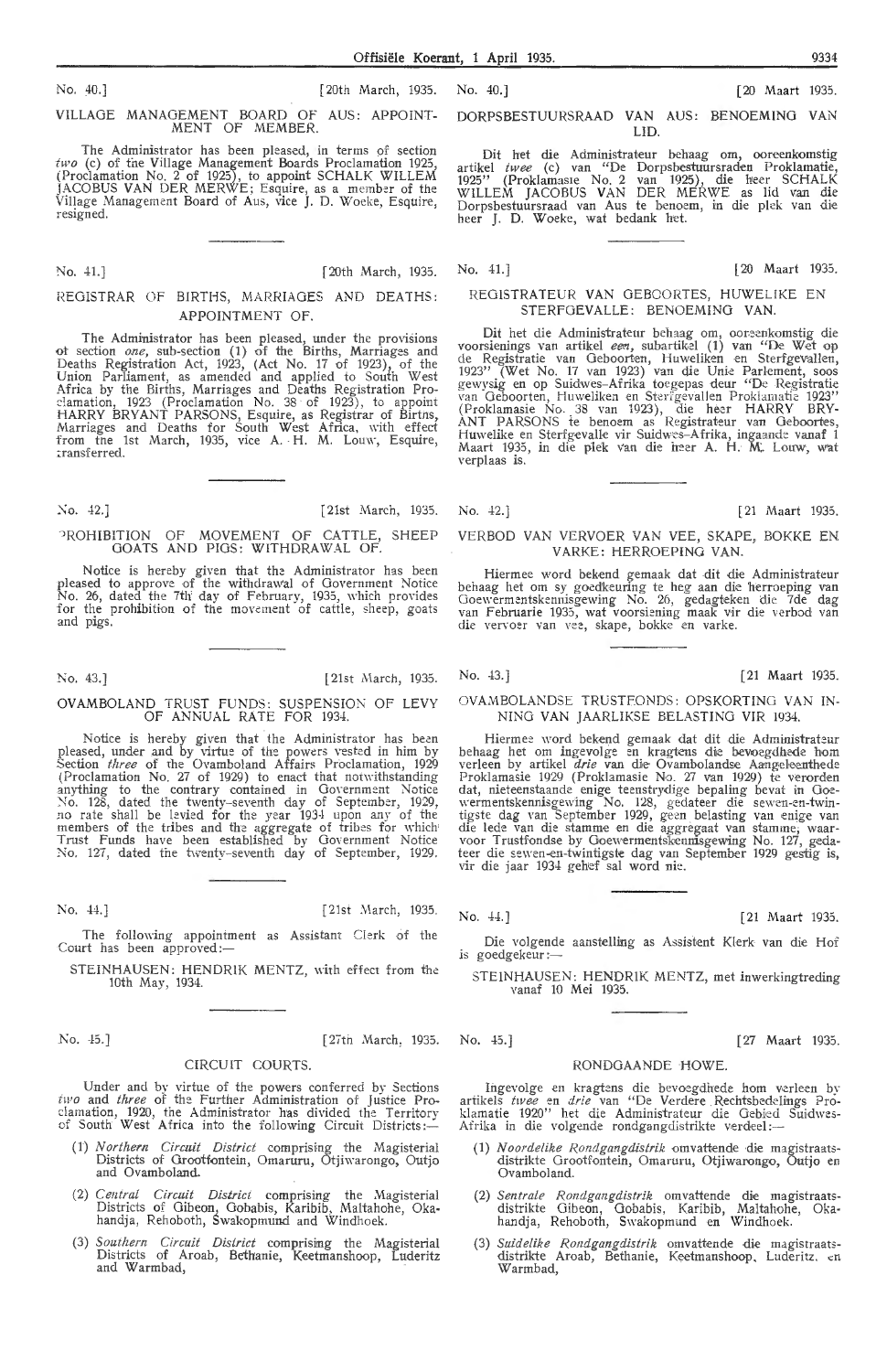and has directed that Circuit Courts shall be held in the towns and on the days and at the times set forth in the Schedule hereto, provided that in the event of the Judge<br>being prevented by any unforseen cause of delay from open-<br>ing the Circuit Court at any of the said places on the day fixed for the purpose, such Circuit Court shall be opened on the day on which the Judge shall arrive at such place or as soon thereafter as conveniently may be.

#### SCHEDULE.

For the *Central Circuit District* at Windhoek on Monday, the 15th April, 1935, at 10 a.m.

For the *Northern Circuit District* at Otjiwarongo on Tuesday, the 23rd April, 1935, at 10.30 a.m.

For the Southern Circuit District at Luderitz on Tuesday, the 7th May, 1935, at 10.30 a.m.

No. 46.] [27 Maart 1935. [27th March, 1935. No. 46.] [27 Maart 1935.

The Administrator has been pleased, under the powers vested in him by Section *twer1ty* (2) of the Natives (Urban Areas) Proclamation, 1924 *(* Proclamation No. 34 of 1924 ), to approve of the following amendment to the regulations framed by the Otjiwarongo Urban Local Authority under sub-section (2) of Section *twenty* of the aforesaid Proclamation, in re-<br>spect of tire area declared to be a proclaimed area under<br>Government Notice No. 130 of the 2nd day of October, 1931:

VILLAGE MANAGEMENT BOARD OF OTJIWARONGO.

Am endment to Location Regulations (Government Notice **No. 9** of 1932) :

*Paragraph Seventeen:* 

By the deletion of *the* figur es 2/6d. and the substitution of the figure 2/-.

en gelas dat rondgaande howe gehou sal word in die dorpe<br>en op die dae en die ure wat in die Bylae hiervan uiteengesit! word, met die Yerstande dat ingeval die Regter deur 'n on- voorsiene oorsaak van vertraging verhinder word om die Rondgaande Hof op enige van die voormelde plekke op die dag, bepaal vir daardie doel te open, sodanige Rondgaande Hof geopen sal word op die dag waarop die Regter op so-<br>danige plek aankom of so gou as doenlik daarna.

#### BYLAE.

Vir die *Sentrale R ondgcmgdistrik* te Windhoek op Maandag 15 April 1935, om 10.0 v.m.

Vir die *Noordelike Rondgangdistrik* te Otjiwarongo op• Dinsd<1g, 23 April 1935, om 10.30 v.m.

Vir die Suidelike Rondgangdistrik te Luderitz op Dinsdag 7 Mei 1935, om 10.30 v.m.

Dit het die Adrninistrateur behaag om, kragtens die bevoegdhede hom verleen by artikel *twintig* (2) van "De Naturellen (Stedelike Gebieden) Proklamatie 1924", die volgende wysiging van die regulasies, opgetrek deur die Stedelike Plaaslike Bestuur van Otjiwarongo kragtens subartikel (2) van artikel *twintig* van die voormelde Proklamasie ten opsigte van die gebied wat kragtens Goewermentskennisgewing<br>No. 130 van die 2de dag van Oktober 1931 verklaar is 'n<br>geproklameerde gebied te wees, goed te keur:—

#### DORPSBESTUURSRAAD, OT JIWARONOO.

Wysiging van Lokasieregulasies (Goewermentskennisge- wing No. 9 van 1932) :-

*Paragraa/ sewentien:* 

Deur die skrapping van die syfers 2/6d en die ver- vanging daarvan deur die syfer 2/-.

## **General Notices.**

#### (No. 24 of 1935.)

It is hereby notified, in terms of section 30, sub-section (2), of the Townships Ordinance No, 11 of 1928, that it is the intention to alter the general plan of the township of Gobabis by closing that portion of the street adjacent to the northern boundaries of erven Nos. 19 and 20 and to convert it into an erf to be designated Erf No. 73.

Plans showing the proposed alteration are open to in-<br>spection at the office of the Village Management Board, Gobabis, and at the office of the Surveyor-General, Windhoek.

Any objection thereto must be lodged in writing with the Surveyor-General, Windhoek, not later than the 6th July. 1935.

> A. C. Parry, SURVEYOR-GENERAL.

Surveyor-General's Office, WINDHOEK,<br>11th March, 1935.

#### (No. 25 of 1935.)

The following is published for general information:-LIST OF FARMS UNDER QUARANTINE AS AT

### THE 10TH MARCH, 1935.

#### .ANTHRAX :

GOBABlS: Mundt's Farm. OTJIWARONGO: Excelsior.

#### BLACKQUARTER:

GOEABIS: Rooibandfontein, Biumenau, Styria.

- OMARURU: Schoenfeld, Komambonde West.
- OKAHANDJA: Ovitoto Native Reserve, Okatjongeama, 170. Otjisemba, Daylight, Otjihavera, Otjombali, Okairnpuro, Felseneck. OTJIWARONGO: Okumiparara, Quelldamm, Okamakuja,
- Waterberg East.

OROOTFONTEIN: Okaputa. REHOBOTH: Doornboom.

WINDHOEK: Portion of Avis

## **Algemene Kennisgewings.**

#### (No. 24 van 1935.)

Ooreenkomstig artikel 30, subartikel (2), van die Dorpe-Ordonnansie No. **11** van 1928 word hiermee bekendgemaak dat die voorneme bestaan om die Algemene Plan van Oobabis te verander deur die sluiting van daardie gedeelte van die straat wat aan die noordelike sve van erwe Nos. 19 en 20 grens, en die vervanging daarvan deur 'n erf, aangewys<br>as erf No. 73.

Planne wat die voorgestelde verandering aantoon, lê ter insage in die kantoor van die Dorpsbestuursraad van Gobabis, en in die kantoor van die Landmeter-Oeneraal te Windhoek.

Enige besware daarteen moet skriftelik by die Landmeter-Oeneraal te Windhoek, nie laiter as 6 Julie 1935 nie, ingedien word.

> A. C. Parry, LANDMETER-OENERAAL.

Kantoor van die Landmeter-Generaal,

\XTINDHOEK, 11 Maart 1935.

#### (No. 25 van 1935.)

Die volgende word vir algemene informasie gepubliseer:--

LYS VAN PLASE ONDER KWARANTYN OP DIE 10DE MAART 1935.

#### MILTSIEKTE:

GOBABIS: Mundt's Farm.

OTJIWARONGO: Excelsior.

#### SPONSSJEKTE:

GOBABlS: Rooibandfontein, Blumenau, Styria.

- OMARURU: Schoenfeld, Komambonde West.<br>OKAHANDJA: Ovitoto Naturellereservaat, Okatjongeama, 170. Otjisemba, Daylight, Otjihavera, Otjombali,
- Okaimpuro, Felseneck.<br>
OT J IWARONGO: Okumiparara, Quelldamm, Okamakuja,<br>
Waterberg East.<br>
GROOTFONTEIN: Okaputa.<br>
REHOBOTH: Doornboom.
- 

WINDHOEK: Gedeelte van Avis.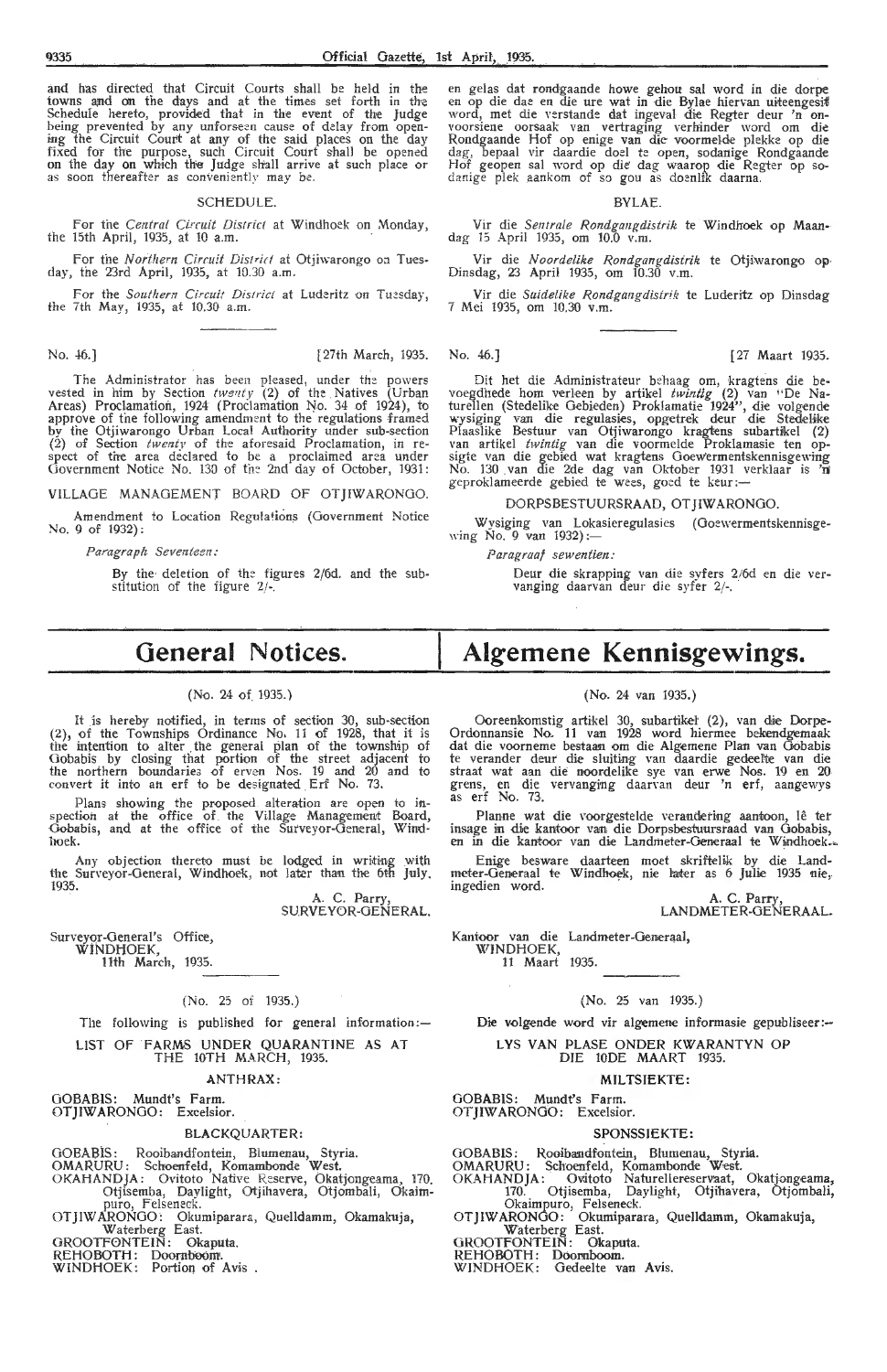#### FOOT AND MOUTH DISEASE. MOND- EN KLOUSEER. GOBABIS: Gobabis District.

M. M. NESER,

Senior Veterinary Surgeon.

Windhoek,

No.

68

12th March, 1935.

#### (No. 26 of 1935.)

Notice is hereby given in accordance with Section 199 of the Companies Ordinance No. 19 of 1928 that at the expiration of three months from the date hereof the name<br>of the undermentioned Company will, unless cause is shown to the contrary, be struck off the REGISTER, and that the Company will be dissolved.

Name of Company. Naam van Maatskappy.

P. S. LAMBRECHTS,

Companies Registration Office, Windhoek, 27 . 3 . 1935.

Otto Mühr & Co. Limited

GOBABIS: Gobabis Distrik.

M. M. NESER,

Hoofveearts.

Windhoek, 12 Maart 1935.

 $(N_0, 26 \text{ van } 1035)$ 

Ooreenkomstig die bepalings van Artikel 199 van die Maatskappye Ordonnansie No. 19 van 1928, word hiermee kennis gegee dat na verloop van drie maande vanaf datum hiervan die naam van die hierondervermelde Maatskappy van<br>die REGISTER geskrap en die Maatskappy ontbind sal word tensy gegronde redes daarteen aangetoon word.

P. S. LAMBRECHTS,

*Registrar of Companies. Registratear van Maatskappye.* 

Registrasiekanto6r vir Maatskappye, Windhoek, 27. 3 . 1935.

> Date of Registration. Datum van Registrasie.

> > 1st June, 1927

## **Advertisements.**

#### ADVERTISING IN THE *Orr!C!AL GAZETTE* OF SOUTH WEST .AFRICA.

1. The *Official Gazette* will be published on the 1st and 15th day of each month; in the event of either of those days falling on a Sunday or Public Holiday, the *Gazette* will be published on the next succeeding working day.

2. Advertisements for insertion in the *Gazette* must be delivered at the offioe of the Secretary for South West Africa (Room 46, Government Buildings, Windhoek) in the languages in which they are to be published, not later than 4.30 p.m. on the *ninth* day before the date of publiq1tion of the *Gazette* in which they are to be inserted.

3. Advertisements wili be inserted in the *Gazette* after the official matter or in a supplement to the *Gaz-ette* at the discretion of the Secretary.

4. Advertisements will be published in the *Official Gazette* in the English, Dutch or German languages; the necessary translations must be furnished by the advertiser or his agent. It should be borne in mind however, that or his agent. It should be borne in mind however, that<br>the German version of the *Gazette* is a translation only and not the authorised issue.

5. Only legal advertisements are accepted for publication in the *Official Gazette*, and are subject to the approval of the Secretary for South West Africa, who can refuse to accept or decline further publication of any advertisement.

6. Advertisements should as far as possible be typewritten. Manuscript of advertisements should be written on<br>one side of the paper only, and all proper names plainly inscribed; in the event of any name being incorrectly printed as a result of indistinct writing, the advertisement can only be republished on payment of the cost of another insertion.

7. The Subscription for the *Official Gazette* is 20/- per annum, post free in this Territory and the Union of South Africa obtainable from Messrs. John Meinert Ltd., Box 56, Windhoek. Postage must be prepaid by Overseas subscribers. Single copies of the *Gazette* may be obtained either from Messrs. John Meinert Ltd., Box 56, Windhoek, or from the Secretary for South West Africa at the price of 1/- per copy.

# **Advertensies.**

## ADVERTEER IN DIE *OFFISIELE KOERANT* **VAN**  SUIDWES-AFRIKA.

1. Die *Offisiele Koerant* sal op die 1ste en 15de **van**  elke maand verskyn; ingeval een van hierdie dae op **'n**  Sondag op Publieke Feesdag val, dan verskyn die Offisiële *Koerant* op die eersvolgende werkdag.

2. Advertensies wat in die Offisiële Koerant geplaas moet word moet in die taal waarin hulle sal verskyn ingehandig word aan die kantoor van die Sekretaris vir Suidwes-Afrika (Kamer 46, Regerings-Geboue, Windhoek), nie later as 4.30 n.m. op die neënde dag voor die datum van ver- skyning van die *Offisiële Koerant* waarin die advertensies moet geplaas word nie.

3. Advertensies word in die Offisiële Koerant geplaas agter die offisiële gedeelte, of in 'n ekstra blad van die Koerant, soos die Sekretaris mag goedvind.

4. Advertensies word in die Offisiële Koerant gepubliseer in die Engelse, Afrikaanse en Duitse tale; die nodige vertalinge moet deur die adverteerder of sy agent gelewer word. Dit moet onthou word dat die Duitse teks van die Offisiële Koerant slegs 'n vertaling is, en nie die geoutori- seerde uitgawe is nie.

5. Slegs wetsadvertensies word aangeneem vir publikasie in die Offisiële Koerant, en hulle is onderworpe aan die goedkeuring van die Sekretaris vir Suidwes-Afrika, wat die aanneming of verdere publikasie van 'n advertensie mag weier.

6. Advertensies moet sover as moontlik op die masjien geskryf wees. Die manuskrip van advertensies moet slegs op een kant van die papier geskryf word, en alle name moet duidelik wees; ingeval 'n naam ingevolge onduidelike handskrif foutief gedruk word, dan kan die advertensies slegs dan weer gedruk word as die koste van 'n nuwe opneming betaal word.

7. Die jaarlikse intekengeld vir die *Olfisiele Koerant*  is 20/-, posvry in hierdie Gebied en die Unie van Suid-Afrika, verkrygbaar van die here John Meinert, Bpk., Posbus 56, Windhoek. Posgeld moet vooruit betaal word deur oorseese intekenaars. Enkele eksemplare van die *Offisiële Koerant* is verkrygbaar of van die here John Meinert, Bpk., Posbus 56, Windhoek, of van die Sekretaris vir Suidwes-Afrika, teen die prys van 1/- per eksemplaar.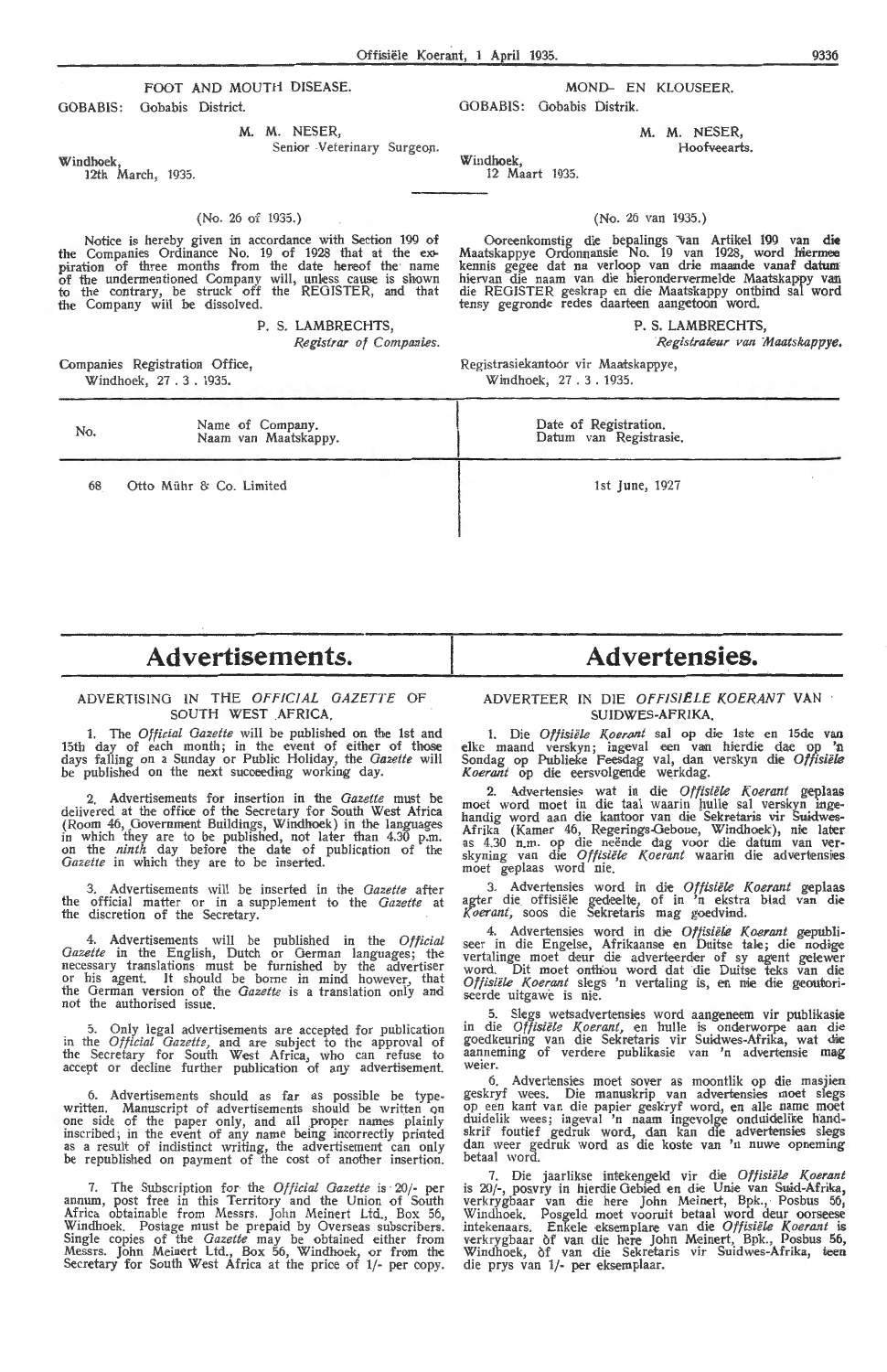8. The charge for the insertion of advertisements other than the notices mentioned in the succeeding paragraph is at the rtae of  $7/6$  per inch single column and  $15/-$  per inch double column, repeats half price. (Fractions of an inch to be reckoned an inch.)

Notices to Creditors and Debtors in the estates of deceased persons and notices of executors concerning liquidation accounts lying for inspection, are published in schedule form at 12{- per estate.

10. No advertisement will be inserted unless the charge is prepaid. Cheques, drafts, postal orders or money orders must be made payable to the Secretary for South West Africa.

8. Die koste vir die opname van advertensies, behalwe die kennisgewings, wat in die volgende paragraaf genoem is, is teen die tarief van 7/6 per duim enkel kolom, en 15/per duim dubbel kolom, herhaling**s teen half pr**ys. (Gedeel-<br>tes van 'n duim moet as 'n volle <mark>duim bereken</mark> word.)

Kennisgewings aan krediteure en debiteure in die boedels van oorlede persone, en kennisgewings van eksekuteurs betreffende likwidasie-rekenings, wat vir inspeksie lê, word in skedule-vorm gepubliseer teen 12/- per ,boedel.

10. Geen advertensie sal geplaas word nie, tensy die koste vooruit betaal is. Tjeks, wissels, pos- of geldorders moet betaalbaar gemaak word aan die Sekretaris vir Suidwes<br>Afrika.

NOTICES OF TRUSTEES AND ASSIGNEES. Pursuant to Section *ninety-six,* Sub-section (2), of the Insolvency Act. 1916, as applied to South West Africa.

Notice is hereby given that the liquidation accounts and plans of distribution or/and contribution in the Estates mentioned in the subjoined Schedule will lie open at the offices therein mentioned for a period of fourteen days, or<br>such longer period as is therein stated, from the date mentioned in the Schedule or from the date of publ whichever may be later, for inspection by creditors.

KENNISOEWINO VAN KURATORS EN BOEDELBEREDDERAARS. Ingevolge artikel *ses-en-neentig,* onderartikel (2) van die Insolvensiewet 1916, soos op Suidwes-Afrika toegepas.

Kennis word hiermee gegee, dat die likwidasierekenings en state van distribusie of/en kontribusie in die<br>boedels, vermeld in aangehegte Bylae, vir inspeksie deur skuldeisers in die vermelde kantore, gedurende 'n tydperk van veertien dae of soveel langer, soos daarin vermeld, vanaf die datum, in die Bylae vermeld, of vanaf die datum<br>van publikasie hiervan, watter datum die laaste mag wees, sal lê.

Form. No. 6 / *Form. No.* 6. SCHEDULE - BYLAE.

| No. of<br>Estate<br>Name and Description of Estate<br>No. van<br>Naam en Beskrywing van Boedel |                                                        | Description of Account<br>Beskrywing<br>van Rekening | Offices at which Account<br>will lie open<br>Kantore waar Rekening vir<br>inspeksie sal lê |                          | Date from which<br>Account will lie<br>open<br>Datum vanaf wan-<br>neer Rekening vir<br>inspeksie sal lê |  |
|------------------------------------------------------------------------------------------------|--------------------------------------------------------|------------------------------------------------------|--------------------------------------------------------------------------------------------|--------------------------|----------------------------------------------------------------------------------------------------------|--|
| <b>Boedel</b>                                                                                  |                                                        |                                                      | Master<br>Meester                                                                          | Magistrate<br>Magistraat | From /Van                                                                                                |  |
| 295                                                                                            | Friedrich Wilhelm Borchert,<br>a baker of Windhoek     | Second Liquidation<br>and Distribution               | Windhoek                                                                                   |                          | 1/4/1935                                                                                                 |  |
| 374                                                                                            | Jacob Louis Tobias,<br>a cattle speculator of Windhoek | First Liquidation and<br>Distribution Account        | Windhoek                                                                                   |                          | 1/4/1035                                                                                                 |  |
| 407                                                                                            | Insolvent Estate of<br>Paul Wilhelm Machts             | Amended First & Final<br>Liquid. & Distrib. Acc.     | Windhoek                                                                                   |                          | 1/4/1935                                                                                                 |  |

NOTICE

is hereby given that fourteen days after publication hereof application will be made to the Magistrate, Otjiwarongo, for the transfer of the General Dealer's Licence of C. I. Neumann, Sukses, Dist. Otjiwarongo, to Herbert Adolf Schaefer.

#### VACANT DISTRICT SURGEONCY.

Applications for the undermentioned district surgeoncy accompanied by particulars as to the date and country of birth, qualifications and experience should reach the Secretary for South West Africa, Windhoek, not later than the 15th April, 1935.

Testimonials (copies) may be submitted, but canvassing by petition or otherwise should not be resorted to. The appointment is on a part-time basis and private practice is not precluded. Furthermore the successful candidate will<br>in all probability obtain the post of Railway Medical Officer. Applicants should state whiether they 'hiave a knowledge of both official languages, and when they are prepared to assume duty.

District Warmbad, S.W.A., Headquarters Kalkfontein. Salary £450 p.a.

The salary mentioned covers all ordinary and routine services, but a travelling allowance at  $1/-$  per mile for mileage travelled beyond a radius of three miles from headquarters, night detention 15/-, and suppiementary foes for certain other services will be payable; also fees for attendance at courts and inquests in accordance with the tariff of th'e Administration's branch of Justice.

#### V AKANTE BETREKKINO VIR DISTRIKSGENEESHEER.

Applikasie vir die ondergenoemde vakante betrekking vir distriksgeneesheer met vermelding van datum en land van<br>geboorte, kwalifikasies en ondervinding, word deur die Sekretaris vir Suidwes-Afrika, Windhoek, ingewag en moet hom<br>me later as 15 April 1935 bereik nie.

Getuigskrifte (kopiee) kan opgestuur word, maar geen versoek om ondersteuning van applikasies word toegelaat nie. Die aanste!ling is van 'n deeltydse aard en privaat praktyk word toegelaat. Verder sal die suksesvolle kandidaat na alle waarskynlikheid ook die pos as Spoorweg Mediese Beampte kry. Applikante moet vermeld of hulle 'n kennis van albei offisiële tale besit, en wanneer hulle bereid sal wees om in diens te tree.

Distrik Warmbad, Suidwes-Afrika, Hoofkwartiere Kalkfontein. Salaris £450 p.j.

Die genoemde salaris dek alle gewone en roetienedienste, maar reistoelae teen 1/- per myl vir alle afstande afgelê buite drie myl vanaf Hoofkwartier, nagverblyf teen 15/-<br>en bykomende fooie vir sekere ander dienste word betaal, ook in verband met bywoning van Hofsittings en lykskouings, ooreenkomstig die tarief van die Administrasie se af-<br>deling van Justisie.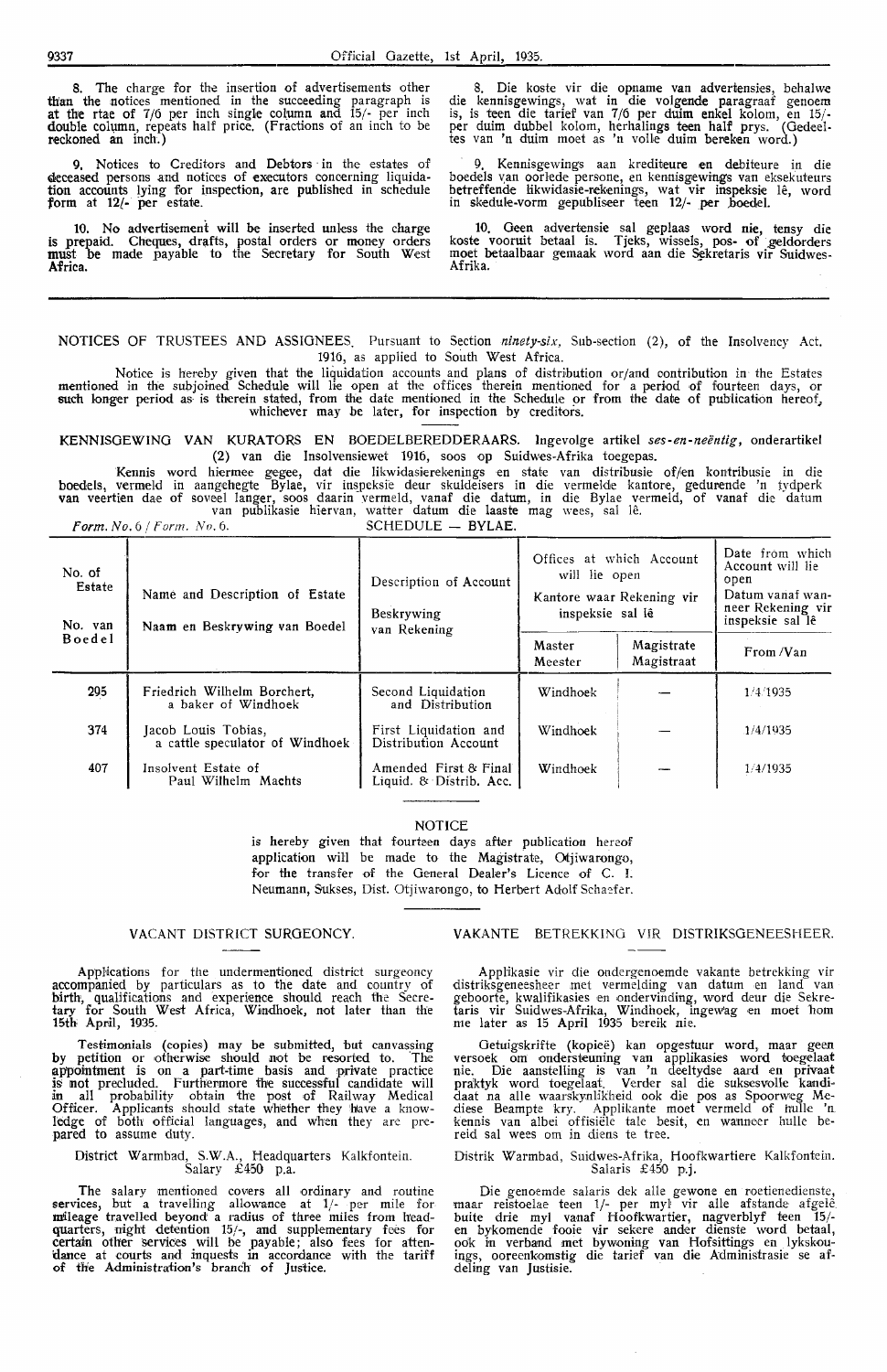NOTICES OF TRUSTEES AND ASSIGNEES. Pursuant to Sections *forty* and *forty-one* of the Insolvency Act, 1916, as applied to South West Africa.

Notice is hereby given that a meeting of creditors will be held in the Sequestrated or Assigned Estate mentioned in the subjoined Schedule on the dates, at the times and places, and for the purposes therein set forth. Meetings in Windhoek will be held before the Master; elsewhere they will be held before the Magistrate.

KENNISGEWINGS VAN KURATORS EN BOEDELBEREDDERAARS. Ingevolge artikels *veertig* en *een-en-veertig* **van** 

die Insolvensiewet 1916, soos op Suidwes-Afrika toegepas. Hiermee word kennis gegee dat 'n byeenkoms van skuldeisers in die gesekwestreerde of afgestane Boedels, vermeld in die onderstaande Bylae op die datums, tye en plekke en vir die doeieindes daarin vermeld, gehou sal word. In Windhoek sal die byeenkomste voor die Meester en in ander plekke voor die Magistraat gehou word.

*Form. No. 4. / Form. No. 4.* **SCHEDULE - BYLAE.** 

| No. of<br>Estate<br>No. van<br><b>B</b> oe del | Name and Description<br>of Estate<br>Naam en Beskrywing<br>van Boedel                                                                            | Whether<br>Assigned or<br>Sequestrated<br>Of Boedel<br>Gesekwestreerl<br>of Afgestaan is b | Day, Date & Hour of Meeting<br>Day/Dag | Dag, Datum en Uur van<br>Byeenkoms<br>Date<br>Datum | Hour<br>Uur | Place of<br>Meeting<br>Plek van<br>Byeenkoms | Object of Meeting<br>Doel van Byeenkoms                |
|------------------------------------------------|--------------------------------------------------------------------------------------------------------------------------------------------------|--------------------------------------------------------------------------------------------|----------------------------------------|-----------------------------------------------------|-------------|----------------------------------------------|--------------------------------------------------------|
| 370                                            | Lentin & Tobias — Max<br>Lentin, David Lentin,<br>Jacob Louis Tobias<br>and Hessel Abramson,<br>trading as $-$ cattle<br>speculators of Windhoek | Assigned                                                                                   | Saturday                               | $-13.4/35$                                          | 9a.m.       | Windhoek                                     | To prove the claim of<br>estate late<br>Robert Rodgers |

NOTICE BY EXECUTORS CONCERNING LIQUIDATION ACCOUNTS LYING FOR INSPECTION: Section 68, Act No. 24 of 1913, as applied to South West Africa.

Notice is hereby given that copies of the Administration and Distribution Accounts in the Estates specified in the attached Schedule will be open for the inspection of all persons interested therein for a period of 21 days (or longer if specially stated) from the dates specified, or from the date of publication hereof, whichever may be later, and at the Offices of the Master and Magistrate as stated. Should no objection thereto be lodged with the Master during the period of inspection the Executors concerned will proceed to make payments in accordance therewith.

KENNISGEWiNG DEUR EKSEKUTEURS BETREFFENDE LIKWIDASIE-REKENINGS TER lNSAGE. Artikel 68, Wet No. 24 van 1913, soos toegepas op Suidwes-Afrika.

Kennisgewing geskied hiermee dat duplikate van die Administrasie- en Distribusierekenings in die boedels vermeld in die navolgende Bylae, ter insage van al die persone, wat daarin belang het, op die kantore van die Meester<br>en die Magistraat, soos vermeld, gedurende 'n tydperk van drie weke (of langer indien spesiaal vermeld) vanaf ve daarteen by die Meester binne die vermelde tydperk ingedien word nie, sal die betrokke eksekuteurs oorgaan tot uitbetaling ooreenkomstig vermelde rekenings. SCHEDULE - BYLAE.

| Estate No.<br>Boedel No. | ESTATE LATE<br>BOEDEL VAN WYLE                                                                           | Description of<br>Account<br>Beskrywing van<br>Rekening | Date<br>Period<br>Datum<br>Tydperk | Office of the<br>Master<br>Meester | Kantoor van die<br>Magistrate<br>Magistraat | Name and Address of<br>Executor or authoriz. Agent<br>Naam en adres v. eksekuteur<br>of gemagtigde Agent |
|--------------------------|----------------------------------------------------------------------------------------------------------|---------------------------------------------------------|------------------------------------|------------------------------------|---------------------------------------------|----------------------------------------------------------------------------------------------------------|
| 1520                     | Ludwig Otto Guertel                                                                                      | First and Final<br>Liquid. & Distr.<br>Account          | 21 days                            | Windhoek                           |                                             | Jenny Guertel, Executrix<br>Testamentary, c/o Lorentz<br>& Bone, Windhoek                                |
| 1543                     | Felix Albert Metzner                                                                                     | First and Final<br>Liquid. & Distr.<br>Account          | 21 days                            | Windhoek                           |                                             | A. Neuhaus, Executor<br>Dative, Box 156,<br>Windhoek                                                     |
| 1544                     | Luise Metzner,<br>born Reessing                                                                          | First and Final<br>Liquid. & Distr.<br>Account          | 21 days                            | Windhoek                           |                                             | A. Neuhaus, Executor<br>Dative, Box 156,<br>Windhoek                                                     |
| 1588                     | Wouter Jacobus<br>van der Merwe                                                                          | First and Final<br>Liquidation and<br>Distribution      | 1.4/35<br>21 days                  | Windhoek                           | Otiiwa-<br>rongo                            | St. C. Fourie, Executor<br>Dative, c/o H. Borchers,<br>Box 31, Otiiwarongo                               |
| 1606                     | A. R. W. Trieb                                                                                           | First Liquidation<br>and Distribution                   | 1/4/35                             | Windhoek                           | Luderitz                                    | Drs. Hirsekorn & Jorissen,<br>Attorneys for Executor<br>Testamentary, Luderitz                           |
| 1647                     | Jacoba Wilhelm<br>van Heerden, born Nel,<br>and surviving spouse<br>Karel Willem Jacobus                 | First and Final                                         |                                    | Windhoek                           | Outio                                       | K. W. J. van Heerden,<br>c/o Lorentz & Bone, Acme<br>Buildings, Kaiser Street,<br>Windhoek, Box 85       |
| 1651                     | van Heerden<br>Peter Gerhard Müller,<br>also known as Peter<br>Müller and Peter<br>Gerhard Ludwig Müller | First and Final<br>Liquid. & Distr.<br>Account          | 1/4/35<br>21 days                  | Windhoek                           | Okahandia                                   | Karl Noechel,<br>Heinz Schmidt,<br>Box 271, Windhoek                                                     |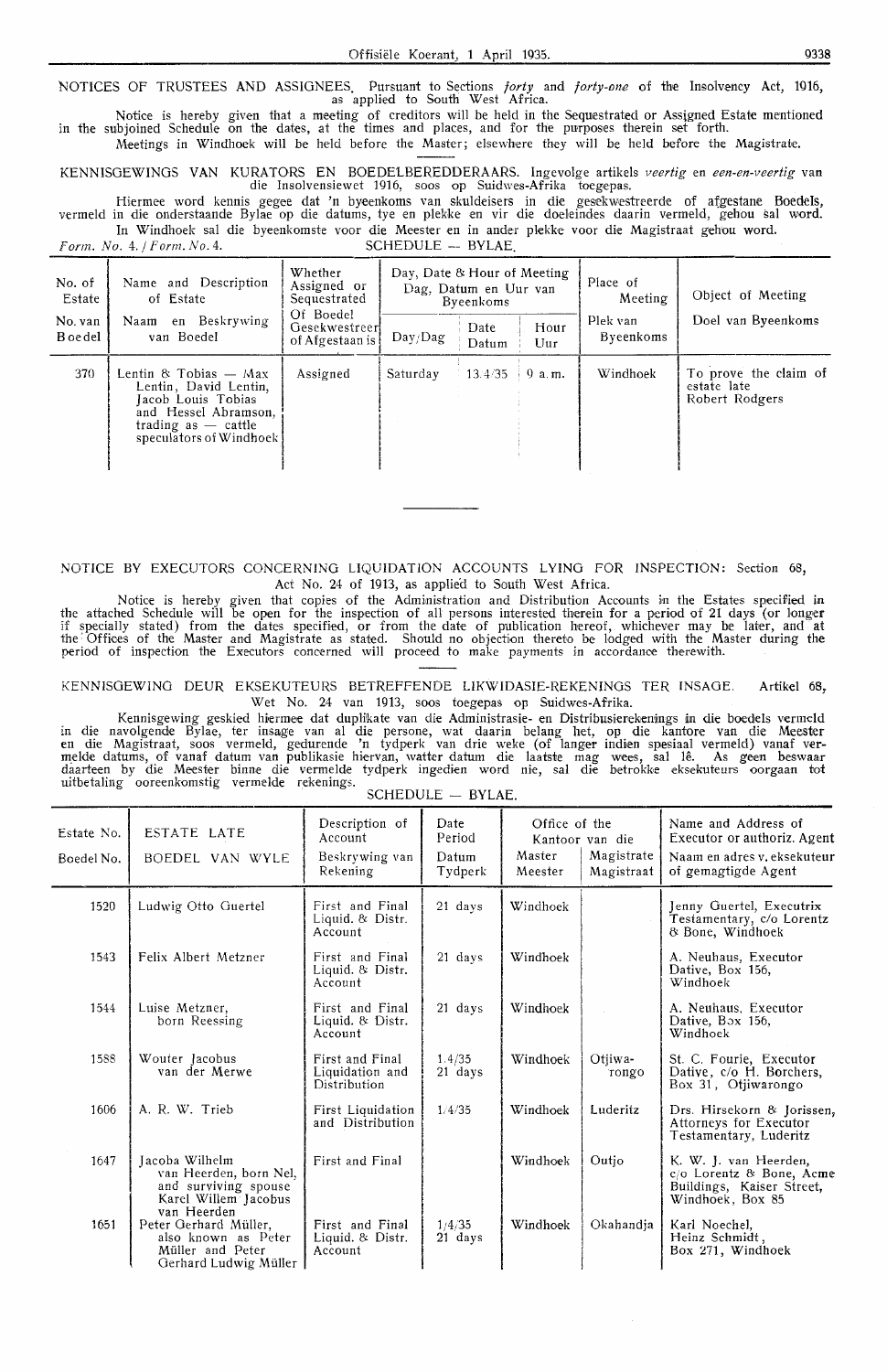**NOTICE** TO CREDITORS AND DEBTORS. ESTATES OF DECEASED PERSONS. Section 46, Act No. 24 of 1913, as applied to South West Africa.

Creditors and Debtors in the Estates specified in the annexed Schedule are called upon to lodge their claims with and pay their debts to the Executors concerned within the stated periods calculated from the date of publication hereof.

KENNISOEWINO AAN SKULDEISERS EN SKULDENAARS. BOEDELS VAN OORLEDE PERSONE. Artikel 46, Wet No. 24 van 1913, soos toegepas op Suidwes-Afrika.

Skuldeisers en skuldenaars in die Boedels wat vermeld is in bygaande Bylae word versoek om hul vorderings in te lewer en hul skulde te betaal by die kantore van die betrokke Eksekuteurs binne die gemelde tydperk**e, va**naf die datum van publikasie hiervan.

SCHEDULE -- BYLAE.

| Estate No.<br>Boedel No. | ESTATE LATE<br>BOEDEL VAN WYLE                                                   | Within a period of<br>Binne 'n tydperk van | Name and Address of Executor or<br>authorized Agent<br>Naam en Adres van Eksekuteur of<br>gemagtigde Agent |
|--------------------------|----------------------------------------------------------------------------------|--------------------------------------------|------------------------------------------------------------------------------------------------------------|
| 1432                     | William James Bushnell Chapman                                                   | 30 days                                    | E. J. Meyer, Gobabis                                                                                       |
| 1672                     | Carl Custay Hanke                                                                | 30 days                                    | James Henry Rathbone,<br>Box 43, Grootfontein                                                              |
| 1679                     | Donald Duncan Hill, in his lifetime a farmer<br>of Holoog, district Keetmanshoop | 30 days                                    | Alex E. Rissik, Executor Dative,<br>Box 90, Kaiser Street,<br>Keetmanshoop                                 |
| 1696                     | Ottilie Ortner, born Schönberger                                                 | 30 days                                    | Otto Ortner, c/o F. H. Waldron,<br>Box 28, Omaruru                                                         |
| 1699                     | Cecilia Johanna Grobler, gebore Strijdom                                         | 30 daë                                     | Bell & Fraser, Agente vir Eksekuteur,<br>Bus 43, Windhoek                                                  |

#### ELECTION OF EXECUTORS AND TUTORS.

The Estates of the persons mentioned in the attached schedule being unrepresented, notice is hereby given to<br>the surviving spouse (if any), next-of-kin, legatees, and credittors, and—in cases where the meeting is convened election of Tutors-to the paternal and maternal relatives of the minors, and to all others whom these presents may concern, that meetings will be held in the several Estates at the times, dates, and places specified for the purpose of selecting some person or persons for approval by the Master of the High Court of South West Africa as fit and proper to be by him appointed Executors or Tutors, as the case may be. Meetings at Windhoek will be held before the Master, and in other places before the Magistrate.<br>J. M. M. COMMAILLE,

*Master of the High Coort of South West Africa.* 

#### VERKIESINO VAN EKSEKUTEURS EN VOOGDE.

Aangesien die Boedels van die persone, vermeld in die aangehegte lys, nie verteenwoordig is nie, word hier-<br>mee kennis gegee aan die nagelate eggenoot (as daar een is) erfgename, legatarisse en skuldeisers, en—in gevalle w 1ende boedels op die vermelde tye, datums en plekke gehou sal word vir die doel om 'n persoon of persone te kies vir goedkeuring van die Meester van die Hooggeregshof van Suidwes-Afrika as geskik en bekwaam om deur hom as eksekuteurs of voogde, soos die geval mag wees, aangestel te word. Byeenkomste te Windhoek word voor die Mee

|                  |  |  | J. M. M. COMMAILLE, |                                                |
|------------------|--|--|---------------------|------------------------------------------------|
|                  |  |  |                     | Meester van die Hooggeregshof van S.W.-Afrika. |
| . . <del>.</del> |  |  |                     |                                                |

| SCHEDULE - BYLAE.                  |                                    |                          |               |                                       |                                    |                       |                                           |
|------------------------------------|------------------------------------|--------------------------|---------------|---------------------------------------|------------------------------------|-----------------------|-------------------------------------------|
| Registered<br>Number<br>of Estate  | Name of the Deceased<br>Surname    | Christian Name           | Occupation    | Date and Place<br>of Death            | Date and Time<br>of Meeting        | Place<br>of Meeting   | Meeting Con-<br>vened for<br>election of  |
| Geregistr.<br>Nommer<br>van Boedel | Naam van Oorledene<br>Famielienaam | Voornaam                 | <b>Beroep</b> | Datum en plek<br>van oorlyde          | Datum en tyd<br>van byeenkoms      | Plek van<br>byeenkoms | Byeenkoms<br>bele vir ver-<br>kiesing van |
| 1681                               | de Waal                            | Dirk Johannes<br>Adriaan | Farmer        | 12/1/35<br>at<br>Louws-Vley,<br>Aroab | Thursday,<br>$11/4/35$ ,<br>10a.m. | Aroab                 | Executor                                  |

#### ROBBENFANO- UNO FISCHEREI AKTIENGESELL-SCHAFT IN LIQUIDATION.  $-$  No. C.P. 47.

Notice is hereby given that the Second and Final Liquidation and Distribution Account was duly confirmed on the 8th: March, 1935, and that a dividend is being paid.

E. WORMS Address: Liquidator.

The Trust & Estate Co. (Pty.) Ltd. P. O. Box 18,<br>Windhoek.

Notice is hereby given that South West African Airways (Proprietary) Limited, Windhoek, has as from the 28th day of March, 1935, been placed in voluntary Liquidation by special resolution of the shareholders thereof passed at a general meeting of such shareholders held at Windhoek on the 13th day of March, 1935; and duly confirmed by a meeting of shareholders held at Windhoek on the 28th day of March, 1935.

> JOHN HINZ, Secretary.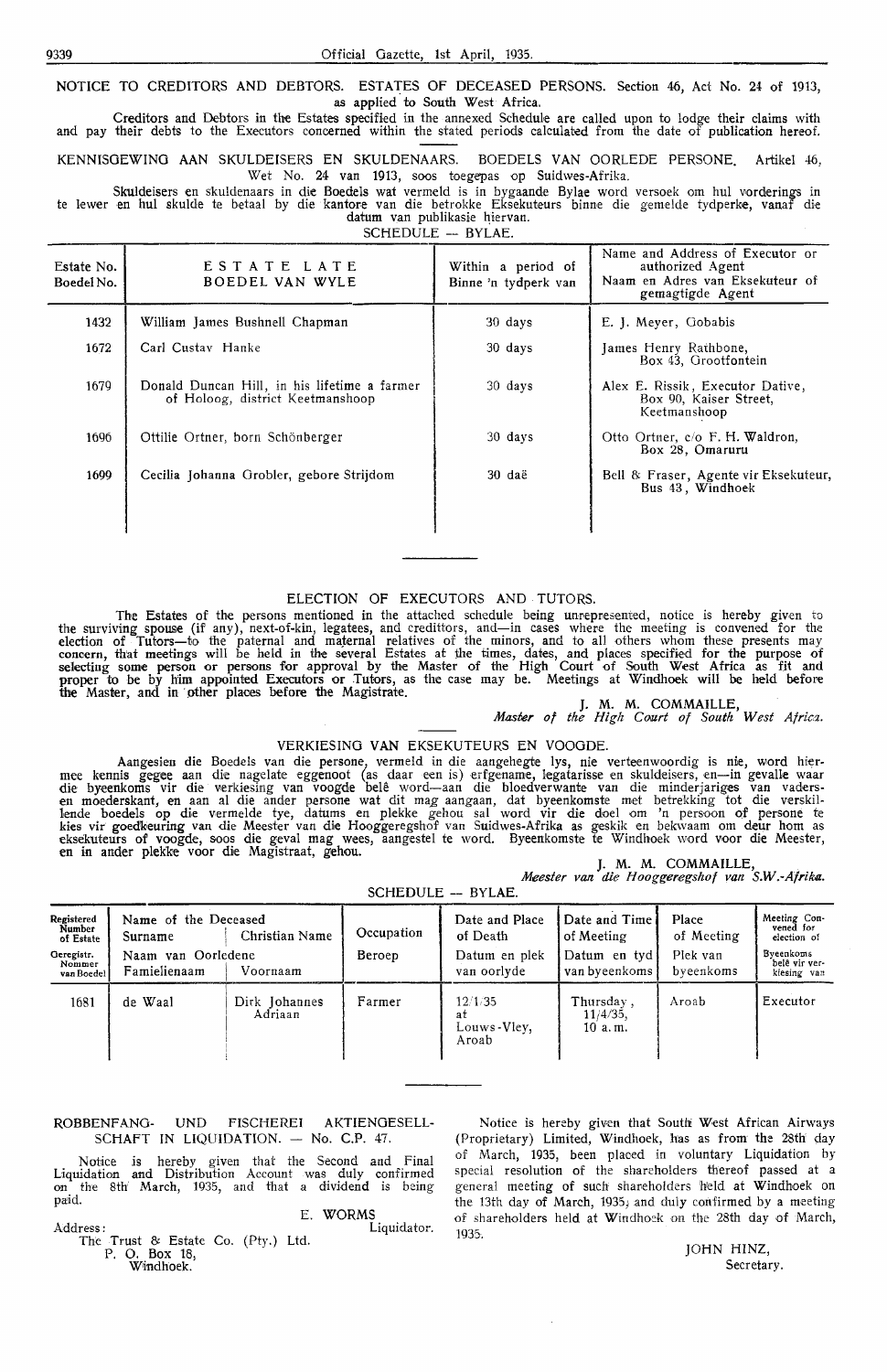#### MOTOR CARRIER TRANSPORTATION, S.W. AFRICA. - MOTORTRANSPORT, SUIDWES-AFRIK

The undermentioned applications for motor carrier certificates are published in terms of sub-section (1) of section thirteen of the Motor Carrier Transportation Act, and subsection (2) of regulation *two.* 

Written representations (in duplicate) in support of, or in opposition to, such applications must be made to the Board or 1ocal board concerned within ten days from the date of this publication.

Die onderstaande aansoeke om motortransportsertifikate word kragtens subartifoel (1) van artikel *dertien* van die Motortransportwet, en subartikel (2) van regulasie *twee* gepubliseer.

Skriftelike vertoë (in duplikaat) tot ondersteuning of bestryding van hierdie aansoeke moet binne tien dae vanaf die datum van hierdie publikasie aan die Raad of betrokke plaaslike raad gerig word.

| No. of<br>Application.<br>No. van<br>Aansoek. | Name of Applicant.<br>Naam van Applikant.                                         | Nature of proposed motor<br>carrier transportation and<br>number of vehicles.<br>Aard van voorgestelde<br>motortransport en getal<br>voertuie. | Points between and routes over, or area<br>within which the proposed motor carrier<br>transportation is to be effected.<br>Plekke waartussen en roetes waaroor, of<br>die gebied waarin die voorgestelde motor-<br>transport gedryf sal word. |
|-----------------------------------------------|-----------------------------------------------------------------------------------|------------------------------------------------------------------------------------------------------------------------------------------------|-----------------------------------------------------------------------------------------------------------------------------------------------------------------------------------------------------------------------------------------------|
|                                               | Local Road Transportation Board, Windhoek.<br>Plaaslike Padvervoerraad, Windhoek. |                                                                                                                                                |                                                                                                                                                                                                                                               |
| A. 35/47.                                     | I. Kanichowsky                                                                    | Passengers and goods.<br>Passasiers en goedere.                                                                                                | Usakos, Sandamab, Spitzkop.                                                                                                                                                                                                                   |
| A. $35\,49$ .                                 | I. Braude                                                                         | Passengers and goods.<br>Passasiers en goedere.                                                                                                | $(1)$ 400, 387, 414, 417, 421, 424, 390, 401.<br>Gobabis.<br>(2) Gobabis, 411, 403, 396, 392, 393, 381,<br>Hondeblaf, Hinterland, 384, Gobabis,<br>(3) Gobabis, Makana, 370, 362, 374, 367,<br>291, Poortjie, 406, 410, Gobabis.              |
| A. 35/51.                                     | R. Trenckner                                                                      | Passengers and goods.<br>Passasiers en goedere.                                                                                                | Amendment of route to include farms<br>Barreshagen, Otjite, Petersfarm and<br>Merino.                                                                                                                                                         |
| A. 35/52.                                     | Leo Metzler                                                                       | Passengers and goods.<br>Passasiers en goedere.                                                                                                | From Gobabis to Sandfontein en route<br>to Ghanzi.                                                                                                                                                                                            |
| A. $35/53$ .                                  | V. Kuhnert                                                                        | Passengers and goods.<br>Passasiers en goedere.                                                                                                | Amendment of route to include section<br>Owingi, Kehoro, Gobabis.<br>Further<br>amendment to include farms Oka-<br>hennisewa, Joyce, Pomona, Ada, en<br>route already approved of.                                                            |

#### NOTICE.

Whereas in terms of Sub-section (1) of Section 66 of the Mining Ordinance of 8th August, 1905, as amended by Proclamation No. 17 of 1934, a notice was published in *Official Gazette* No. 595 of 15th January, 1935, calling upon J. GLADIS and H. DE BEER, as registered owners, to pay the outstanding Claim Tax in respect of the Base Mineral Mining<br>Areas "Gamikaubmund I & II", situated on the Swakop River<br>in the Karibib district, within two months from date of publication of the said notice and whereas the said outstandings<br>have not been paid up to the present date, being a period of more than two months from **th:e** date of the said publication, now therefore in terms of the powers in me vested by Subsection (2) of Section 66 of the powers in me vested by Subsection (2) of Section 66 of the said Ordinance amended as aforesaid I do hereby declare all rights to these areas forfeited.

> **Wi. P. DE KOCK,**  Mining Authority.

Windhoek,

25th March, 1935.

#### NOTICE.

Whereas in terms of Sub-section (1) of Section 66 of the Mining Ordinance of 8th August, 1905, as amended by Proclamation No. 17 of 1934, a notice was published in *Official Gazette* No. 595 of 15th January, 1935, calling upon F. SCHLIEMANN, as registered owner, to pay the outstanding Claim Tax in respect of the Base Mineral Mining Area "Marienfeld", situated near Kohero East in the Omaruru district, within two months from date of publication of the said notice and whereas the said outstandings have not been paid up to the present date, being a period of more than two months from the date of the said publication, now therefore in terms of the powers in me vested by Subsection (2) of Section 66 of the powers in me vested by Subsection (2) of Section 66 of the said Ordinance amended as aforesaid I do hereby declare all rights to this area forfeited.

W. P. DE KOCK,

Mining Authority.

Windhoek, 25th March, 1935. Account in the matter of the CARL BOEDIKER & COM-PANY KOMMANDITGESELLSCHAFT AUF AKTIEN (In Liquidation) - No. C. P.  $74$  - will lie for inspection of all interested persons at the Office of the Master of the High Court, Windhoek, for a period of 21 days reckoned from the 3rd day of April, 1935, after the expiration of which period, should no objection be lodged thereto, the account will be duly confirmed.

NOTICE is hereby given that the First Liquidation and Distribution

> 0. L. M. BOEDIKER, ERNST HARTMANN, ALBERT WILL. C. R. C. FISHER, q.q. Liquidators. c/o Justizrat Dr. Albert Stark, P. 0. Box 37, Kaiser Str. Windhoek.

#### NOTICE OF INTENTION TO APPLY FOR REHABILI-TATION.

NOTICE is hereby given that Application will be made in terms of Section 108 (2) (a) of Ordinance No. 7 of 1928 to the High Court of South West Africa on Wednesday, the 29th day of May, 1935, at half-past nine (9.30) o'clock in the forenoon, or as soon thereafter as Counsel<br>can be heard, for the rehabilitation of NATHAN HIR-SCHOWITZ, a General Dealer of Kalkfeld in the district of OTJIWARONGO, whose estate w'as placed under se- questration by Order of the Iiigh Court of South West Afnca dated the 18th day of July, 1932.

Dated at Windhoek, fhis 14th day of March, 1935.

C. R. C. FISHER.

Justizrat Dr. Albert Stark, Attorneys for Applicant, P.O. Box 37, Kaiser Street, WINDHOEK.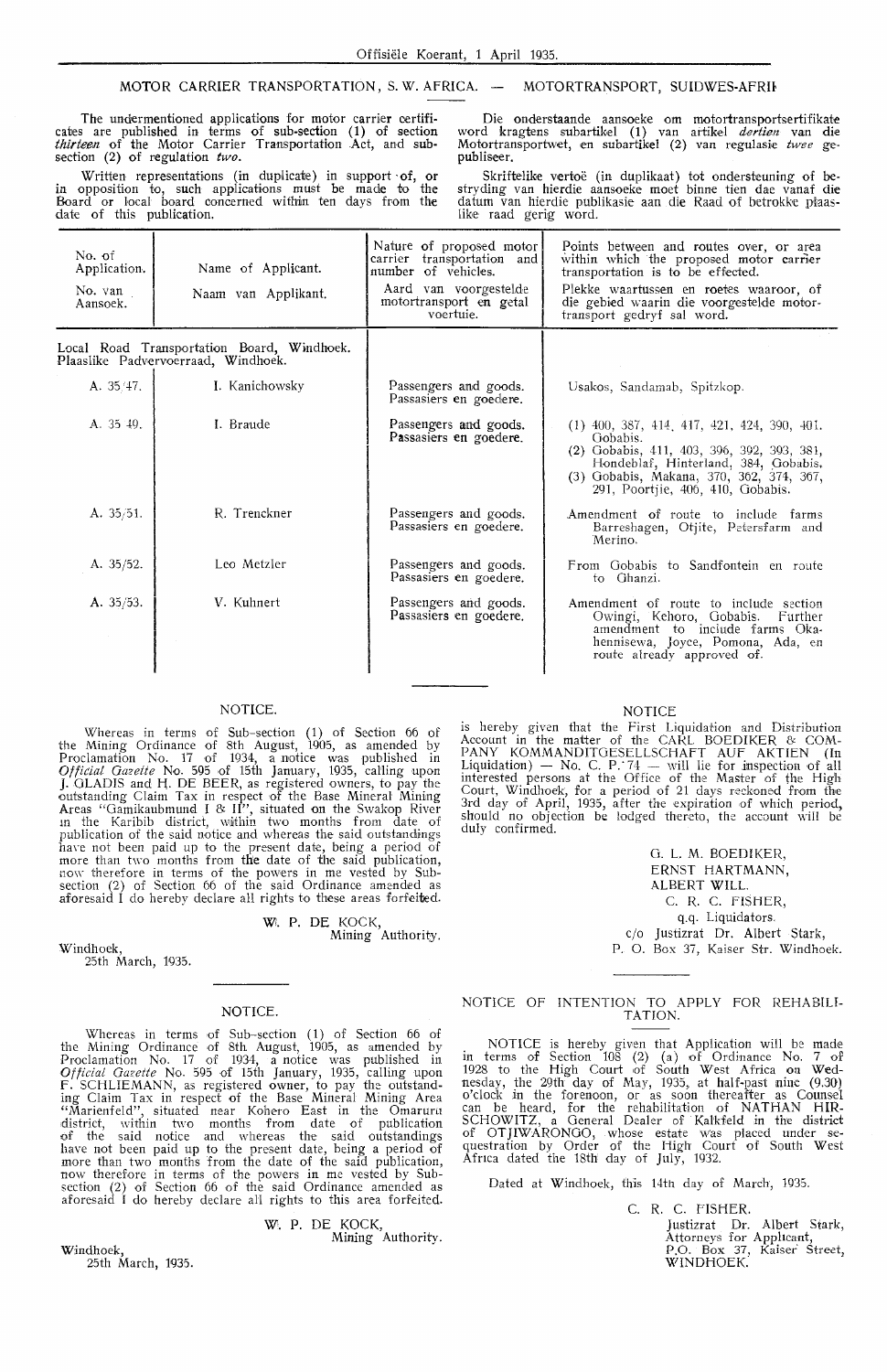#### PUBLIEKE VENDUSIE.

Daartoe deur . die LAND- EN LANDBOUBANK VAN SUIDWES-AFRIKA gelas, ooreenkomstig die magte aan haar verleen deur Artikel No. 37 van Wet No. 18 van 1912, soos gewysig en toegepas op Suidwes-Afrika, sal die volgende plase deur Publieke Vendusie op SATERDAG, die 27ste April, 1935, om 11 uur v.m. voor die LANDBANK GEBOU te WINDHOEK, verkoop word:-

1. Gedeelte 1 · van Gedeelte B .van plaas LOCHKOLK No. 11, Distrik Aroab, groot 9493 hektare, 33 are, 76 vierkantmeter.

Die plaas is geregistreer in die naam van ALOIS Fl'CHS.

Die volgende geboue en ander verbeterings word beweer om op die eiendom te bestaan, maar niks word ten opsigte hiervan gewaarborg nie:

Woonhuis 6 kamers en verandah van stene en gebrande stene met kalk gepleister; 1 garage en 2 kamers van rou stene; 1 waenhuis van rou stene; 2 ogiesdraad-krale en 1 kraal van hout pale; i ska apdip en klipkraal; 1 Bakkiespomp; 1 handpomp; een 10' "Aermotor" windpomp; 2 putte; 1 klein dam; een kamp van 5 morge. Die hele plaas is omhein.

2. Plaas OKAMUKARU No. 256, Distrik Gobabis, groot 5253 hektare, Plaas KANDUWE No. 254, Distrik Gobabis, groot 5403 hektare.

Die plase is geregistreer in die naam van ERNST ROLF HARTIG.

Die volgende geboue en ander verbeterings word beweer om op die eiendomme te bestaan, maar niks word ten opsigte hiervan gewaarborg nie:

Okamukaru: 1 Woonhuis 8 kamers en 2 verandahs. Buitegeboue: 2 kamers van gebrande stene, 1 kamer en kelder van gebrande stene; Koelkamer en 2 pakkamers; 2 kamers, stal, laboratorium en garage, almal van gebrande stene; varkhokke, 6 draadkrale, 1 silo, 2 sentrifugalpompe,<br>1 handpomp, een 2½—3 P.K. "National" enjin; een 8' en een 10' ,,Climax" windpompe; een 110 kbm. sink reservoir; een 25 en een 75 kbm. gemesselde reservoir; 5 putte, 4 kampe (twee 750 hektare en twee kampe van 1500 en 2500 hektare respektieflik). Die hele plaas is omhein met uitsondering van die oostelike grenslyn.

Kanduwe: 1 put, 1 Diaphragma pomp, 1 klip drinkbak, een 2500 hektare kamp. Die plaas is gedeelteliks omhein.

3. Plaas GAUS No. 46, Distrik Grootfontein, groot 5074 hektare, 47 are, 51 vierkantmeter.

Die plaas is geregistreer in die naam van DAVID DE. WET.

Die volgende geboue en ander verbeterings word beweer om op die eiendom te bestaan, maar niks word ten opsigte hiervan gewaarborg nie:

1 Woonhuis 7 kamers van stene met sink dak; 1 Bakkiespomp; een 85 kbm. klip reservoir en drinkbak; 1 boorgat; 1 put; 1 dam; 1 gemesselde klipdam. Die suidelike grens is omhein. 500 hektare is in 4 kampe verdeel.

4. Plaas HOBA WEST No. 322, Distrik Grootfontein, groot 1298 hektare;

Die plaas is geregistreer in die naam van JOHANN HENDRIK ABRAHAM OOSTHUIZEN.

Die· volgende geboue en ander verbeterings word beweer om op die eiendom te bestaan, maar niks word ten opsigte hiervan gewaarborg nie:

1 Woonhuis 11 kamers, gang en verandah van gebrande stene, beaver-plafonne. Buitegebou, pakkamer, garage, stal, melkkamer en rookoond, 1 huis van stene dubbel verdieping, varkhokke van stene met 12 afdelings; een 12' "Defiance" windpomp; een klip en sement reservoir; 4 steen en sement drinkbakke; 1 hoenderhok, 3 kamers; 2 kamers, 1 mielias-stampmeul; 1 boorgat; 1 dam; 1 fontein; 5 kampe van 20, 500, 100, 200 en een van 2 hektare. Die hele plaas is omhein.

5. Plaas OVIUMBO . WEST **No.** 196, Distrik Okahandja, groot 5490 hektare, 38 are, 45 vierkantmeter.

Die plaas is geregistreer in die name van CHARLES HOWE DREYER en ANTHONY HERMAN CLOETE.

Die volgende geboue en ander verbeterings word beweer om op die eiendom te bestaan, maar niks word ten opsigte hiervan gewaarborg nie:

1 Woonhuis 7 kamers van gebrande, stene, sement vloere; 5 draadkrale en manga; 1 skaapdip; een 4-5 P.K. "Deutz" enjin; een 2½ P.K. "National" enjin; 2 sentrifugalpompe; 1 diaphragmapomp; 2 bakkiespompe; 2 gemesselde drinkhakke; 2 putte; 1 dam; 1 kamp van  $1/\sqrt{2} \times 1/\sqrt{2}$  myl. Die hele plaas is omhein.

6. Plaas OUKONGO No. 156, Distrik Okahandja, groot 5123 hektare, 19 are, 5 vierkantmeter.

Die plaas is geregistreer in die naam van ANDRIES JOHANNES DU BRUYN.

Die volgende geboue en ander verbeterings word beweer om op die eiendom te bestaan, maar niks word ten opsigte hiervan gewaarborg nie:

1 Woonhuis 5 kamers, badkamer en verandah van gebrande stene; 1 kamer van gebrande stene; 3 draadkrale; 1 skaapdip; twee 12' "Star" windpompe; 60 yds. pypleiding; een 500 kbm. sink reservoir; 1 gemesselde reservoir; 1 sink drinkbak; 1 boorgat; 1 put. 10 morge is omhein. 1 kamp van 1500 morge. Die hele plaas is omhein.

7. Plaas ERJNDI-OSOMBAKA No. 223, Distrik Otjiwarongo, groot 5112 hektare, 66 are, 7 vierkantmeter.

Die plaas is geregistreer in die naam van RICHARD VIVIAN STUKELY BUCK.

Die volgende geboue en ander verbeterings word beweer om op die eiendom te bestaan, maar niks word ten opsigte hiervan gewaarborg nie:

1 Woonhuis· 4 kamers van gebrande stene, sement vloere; 1 kamer van gebrande stene, melkkamer, 1 koelkamer; 2 draadkrale; een 3 P.K. "Petter" enjin en pompkop; een 12' ,,Climax" windpomp; 100 yds. pypleiding van 1"; 1 gemesselde drinkbak; 2 boorgate; 1 put; 1 fontein; 4 groot kampe. Die hele plaas is omhein.

8. Plaas SIB No. 69, Distrik Rehoboth, groot 6974 hektare, 36 are, 5 vierkantmeter.

Die plaas is geregistreer in die naam van JACOBUS-JOHANNES SMITH.

Die volgende geboue en ander verbeterings word beweer om op die eiendom te bestaan, maar niks word ten opsigte hiervan gewaarborg nie:

1 Woonhuis 7 kamers en 2 verandahs van gebrande stene met kalk gepleister, klip-vloere, 3 plafonne; 1 waenhuis van stene; 1 kamer van gebrande stene met kalk gepleister; 1 kalkoond; 1 k amer van gebrande stene; 1 klipkraal en 3 draadkrale; 1 skaapdip en 2 klipkrale; een 18' "Climax" windpomp; 168 voet 4" :pypleiding; 1 gemesselde reservoir; 1 klein reservoir by die huis; 1 drinkbak (gemessel); 1 boorgat; 1 kamp. Die hele plaas is oml,ein.

9. Plaas NIEUWEFONTEIN OST No. 64, Distrik Warm. bad, groot 15 580 · hektare, 47 are, 46 vierkantmeter.

Die plaas is geregistreer in die naam van JEAN ETIENNE LE RICHE.

Die volgende geboue en ander verbeterings word beweer om op dioe eiendom te bestaan, maar niks word ten opsigte hiervan 1gewaarborg nie:

1 \Voonhuis 5 kamers van rou stene, sink dak, 2 kamers van stene, gras dak; 2 draadkrale; 1 dip- en 2 klipkrale; een 10', Aermotor" windpomp; 2 putte; 1 fontein.

10. Plaas GRASWATER No. 150, Distrik Warmbad, groot 8671 hektare, 83 are, 37 vierkantmeter.

Die Plaas is geregistreer in die naam van BAREND JOHANNES ENGELBRECHT.

Die volgende geboue en ander verbeterings word beweer om op die eiendom te bestaan, maar niks word ten opsigte hiervan gewaarborg nie:

1 Woonhuis 5 kamers en verandah van rou stene met kalk gepleister, tapetvloere, 1 kamer van gebrande en 2 kamers van rou stene; 1 dip- en 2 klipkrale; een 8'

,Defiance" windpomp; een 10' "Climax" windpomp; 1 gemesselde klipreservoir van 16' x 12'; 3 putte,

11 Plaas NIEDERSACHSEN No. 4, Distrik Windhoek, groot 18 512 hektare, 88 are, 91 vierkantmeter; Plaas CHANGANS No. 3, Distrik Windhoek, groot 13 185 hektare, 62 are, 50 vierkantmeter.

Die plase is geregistreer in die naam van WALDEMAR REMMERS.